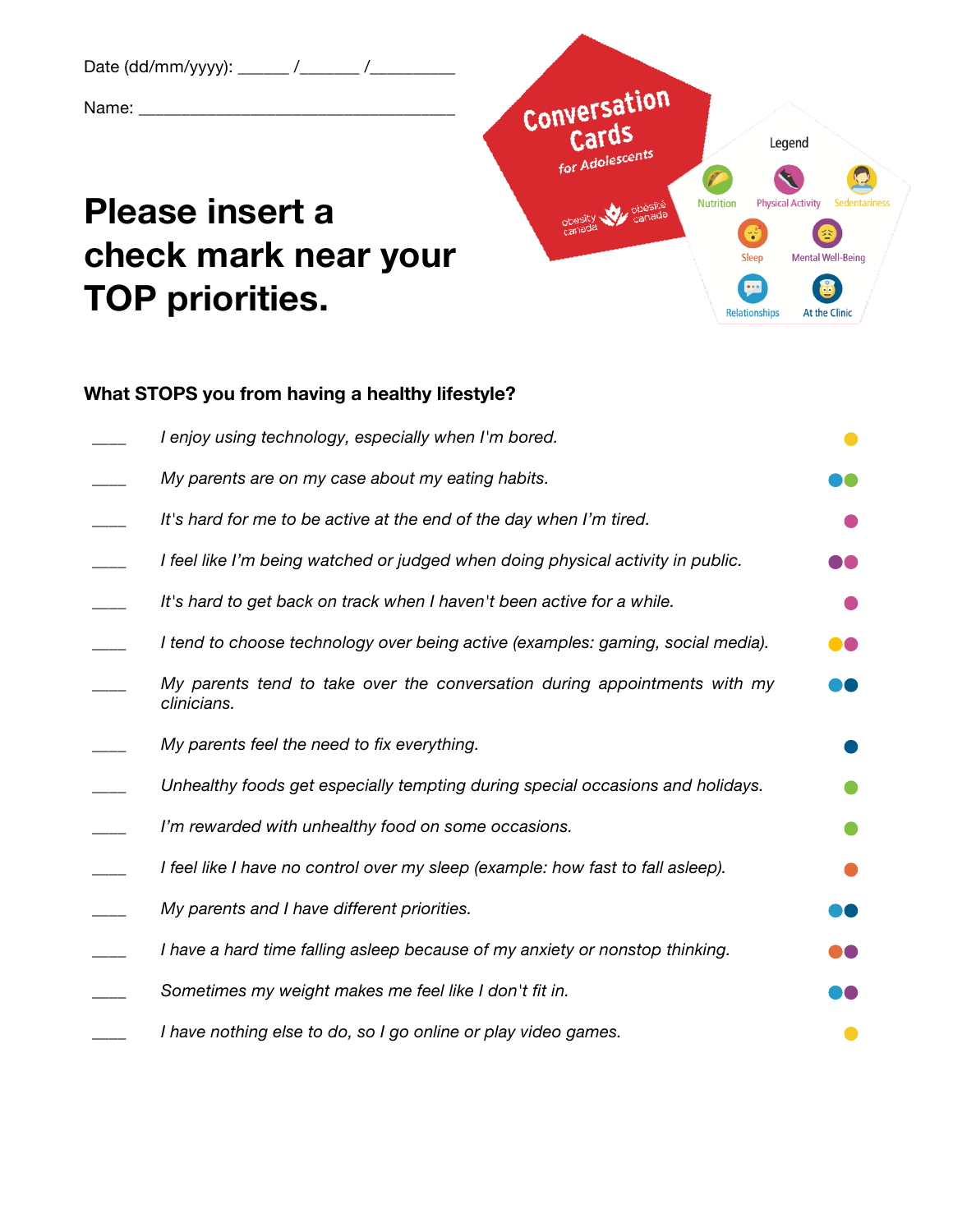## **What HELPS you to have a healthy lifestyle?**

| It's easier for me to be active when I genuinely enjoy the activity.                                         |  |
|--------------------------------------------------------------------------------------------------------------|--|
| It's easier to be active with people I know.                                                                 |  |
| It's easy for me to eat healthy foods if they taste good.                                                    |  |
| We have enough money to afford healthy foods.                                                                |  |
| It's helpful to start small and gradually work up when making lifestyle changes.                             |  |
| I'm committed to losing weight to look better.                                                               |  |
| It helps that my friends believe in me.                                                                      |  |
| I feel energized after being active.                                                                         |  |
| Some activities help me to relieve stress.                                                                   |  |
| Having a ride to my activities helps me be active.                                                           |  |
| I'm more inclined to be active when the weather is nice.                                                     |  |
| I'm more likely to be active when someone is motivating me.                                                  |  |
| It helps when I have someone be active with me.                                                              |  |
| I fall asleep quickly after a long day.                                                                      |  |
| Talking with my friends (online or in-person), family, or clinicians helps with my<br>anxiety or depression. |  |

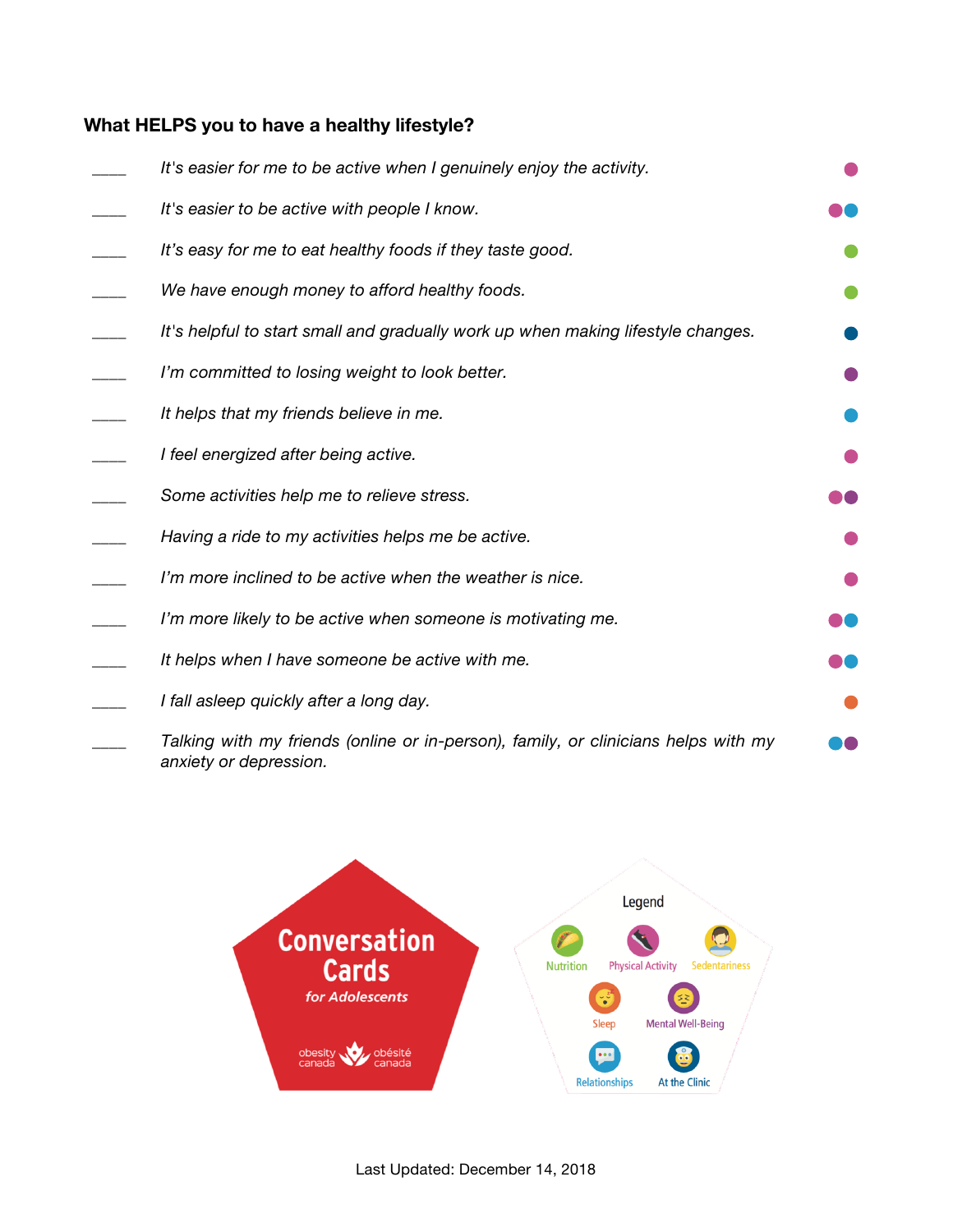## **What COULD HELP you to have a healthy lifestyle?**

| I would like taxes to be removed from healthy foods.                                                                                |  |
|-------------------------------------------------------------------------------------------------------------------------------------|--|
| I would like school to start later so I can get more sleep.                                                                         |  |
| I value privacy between myself and my clinician.                                                                                    |  |
| It's my body, so I should make the final decision about my treatment plan.                                                          |  |
| I would like my parents to make healthy changes with me.                                                                            |  |
| I would like physical activity programs to be better advertised so I know what's<br>available.                                      |  |
| I would like packaging of unhealthy food to not look so fancy and appealing.                                                        |  |
| I would like my parents to stop criticizing and judging me.                                                                         |  |
| I would like to be able to bring food into class.                                                                                   |  |
| I would like to have kids my age in my neighborhood to be active with.                                                              |  |
| I would like my dietitian to share healthy recipe ideas with my family.                                                             |  |
| I want to have more control over my clinical appointments than my parents<br>(examples: talk more, be involved in decision-making). |  |
| I would like more varied physical activity options in my community.                                                                 |  |
| I'm old enough to come to my clinical appointments without my parents.                                                              |  |
| I would like there to be more healthy foods at my home.                                                                             |  |